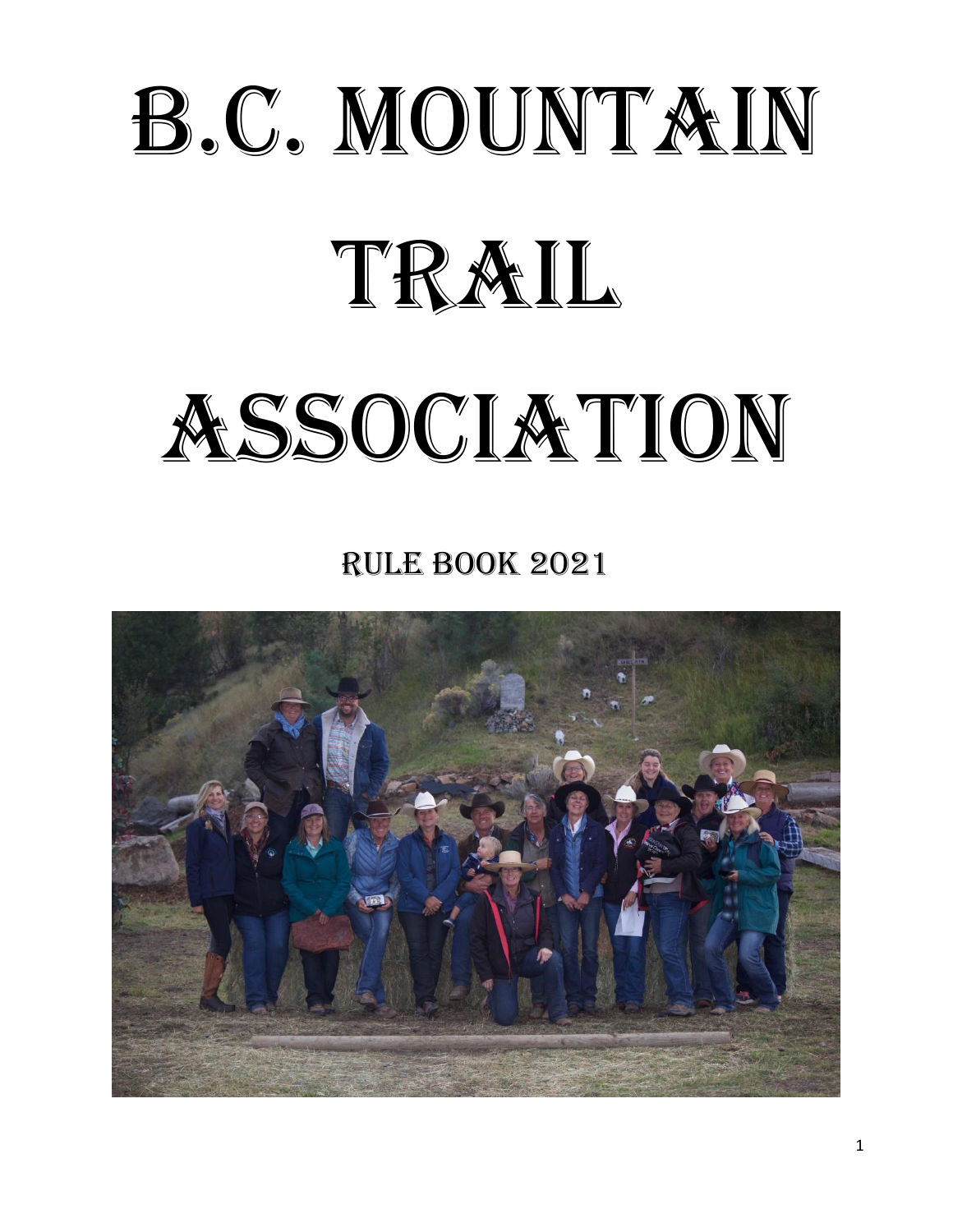## B.C. MOUNTAIN TRAIL association

## **Rules 2021**

## **TABLE OF CONTENTS:**

|              |                |               |                                             | $\overline{2}$ |
|--------------|----------------|---------------|---------------------------------------------|----------------|
| <b>BCMTA</b> | $\mathbf{1}$   |               |                                             | 3              |
| <b>BCMTA</b> | $\overline{2}$ |               | What is a Competition Mountain Trail Horse? | 3              |
| <b>BCMTA</b> | $\overline{3}$ |               |                                             | 5              |
| <b>BCMTA</b> | $\overline{4}$ |               |                                             | 5              |
| <b>BCMTA</b> | 5              |               |                                             | 6              |
| <b>BCMTA</b> | 6              |               |                                             | $\overline{7}$ |
| <b>BCMTA</b> | $\overline{7}$ |               |                                             | 8              |
| <b>BCMTA</b> | 8              |               |                                             | 8              |
|              |                | 8.1           |                                             | 10             |
|              |                | 8.2           |                                             | 10             |
| <b>BCMTA</b> | 9              |               |                                             | 10             |
|              |                | 9.1           |                                             | 11             |
| <b>BCMTA</b> | 10             |               |                                             | 12             |
| <b>BCMTA</b> | 11             |               |                                             | 13             |
|              |                | 11.1          |                                             | 13             |
|              |                | 11.2          |                                             | 14             |
| <b>BCMTA</b> | 12             |               |                                             | 14             |
|              |                | 12.1          |                                             | 14             |
|              |                | 12.2          |                                             | 15             |
| <b>BCMTA</b> | 13             |               |                                             | 15             |
| <b>BCMTA</b> | 14             |               |                                             | 16             |
| <b>BCMTA</b> | 15             |               |                                             | 16             |
|              |                | $15.1 - 15.5$ |                                             | 16             |
| <b>BCMTA</b> | 16             |               |                                             | 17             |
|              |                | 16.1          | Explanations of Disqualifications           | 17             |
| Annex 1:     |                |               |                                             |                |
| Annex 2:     |                |               |                                             |                |
| Annex 3:     |                |               | Recommendation for course/obstacle design20 |                |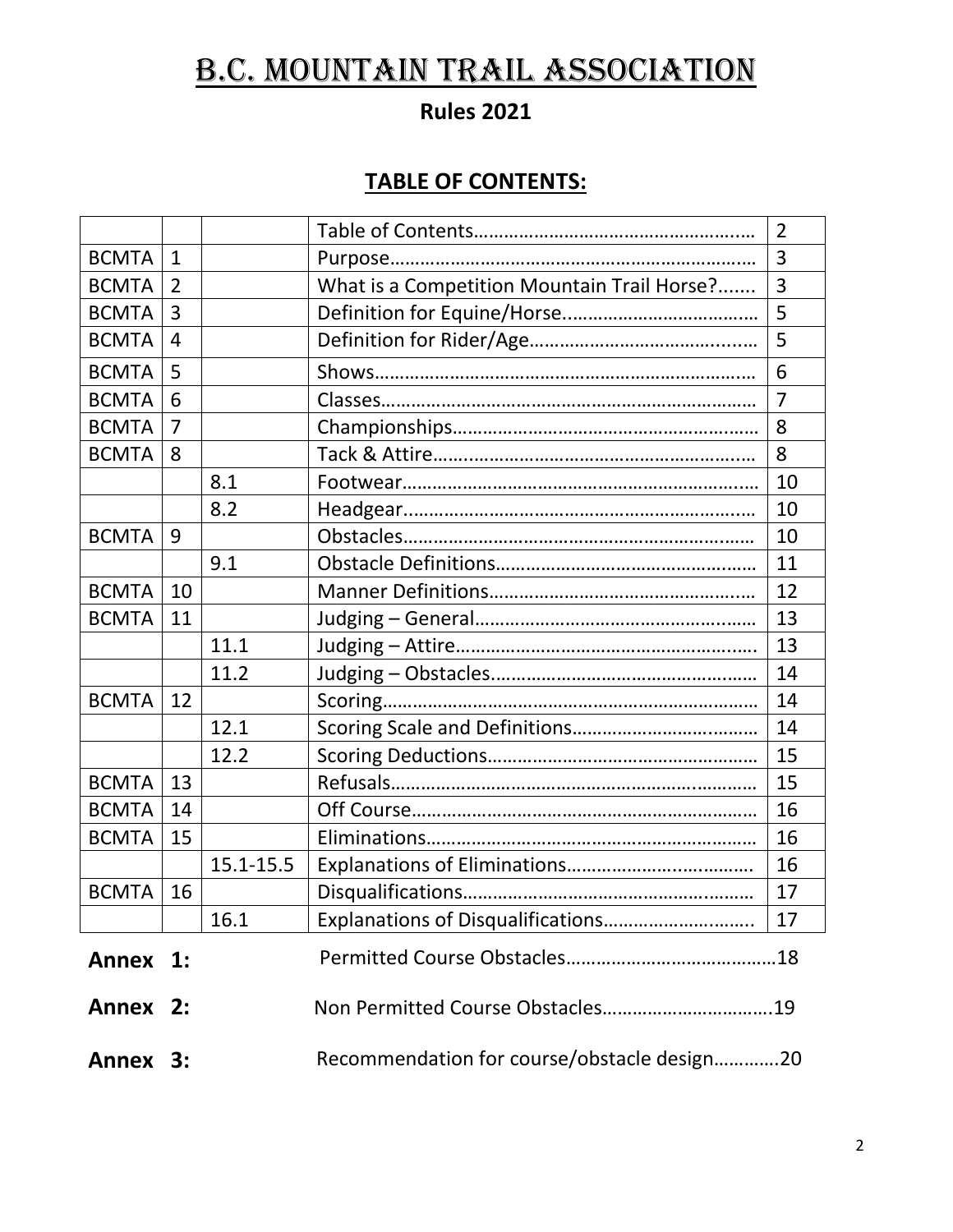#### **BCMTA 1 PURPOSE**

Mountain Trail Competitions are designed to replicate the rugged outdoors with the purpose to showcase talented mountain trail horses, riders/handlers and trainers within a competitive environment. The Mountain Trail course consists of several obstacles that would be found on a regular trail ride, with some obstacles that are a step above regular trail riding. These obstacles are designed to push the limits of not only the horse, but the rider/handler as well. The obstacles are continually testing the boundaries of the unknown and the relationship that drives the horse forward into the unknown territory.

A Mountain Trail Horse is any breed or type of horse from any discipline or background. It is open to all equines. The word "Horse" is used for reference but also includes mules, donkeys, ponies and miniature horses.

#### **BCMTA 2 WHAT IS A COMPETITION MOUNTAIN TRAIL HORSE?**

A competition Mountain Trail horse is one that is being judged on its ability to handle natural and simulated terrain which may be encountered in today's world in an environment such as that which would be found on a trail ride, hunting trip, working ranch, or any other similar use of our horses. One could expect to encounter normal natural terrain such as steep inclines and declines, rocks, logs, trees, water and more. One could also find man-made objects such as bridges, tarps, tents, backpackers, bikers and other such items in our world today. In addition to these, a competition Mountain Trail horse may encounter "live" obstacles such as other horses, mules, donkeys, llamas, cattle, sheep and more.

While being judged, the competition Mountain Trail horse will be presented with specific tasks to be accomplished as part of the judging criteria. These tasks are designed to showcase the horse and rider/handler's ability to perform manoeuvres that may be encountered on a ride in today's world. These can include opening/closing gates, dragging a log or tree branch, carrying a tarp or backpack, putting on and taking off a slicker and many other such tasks.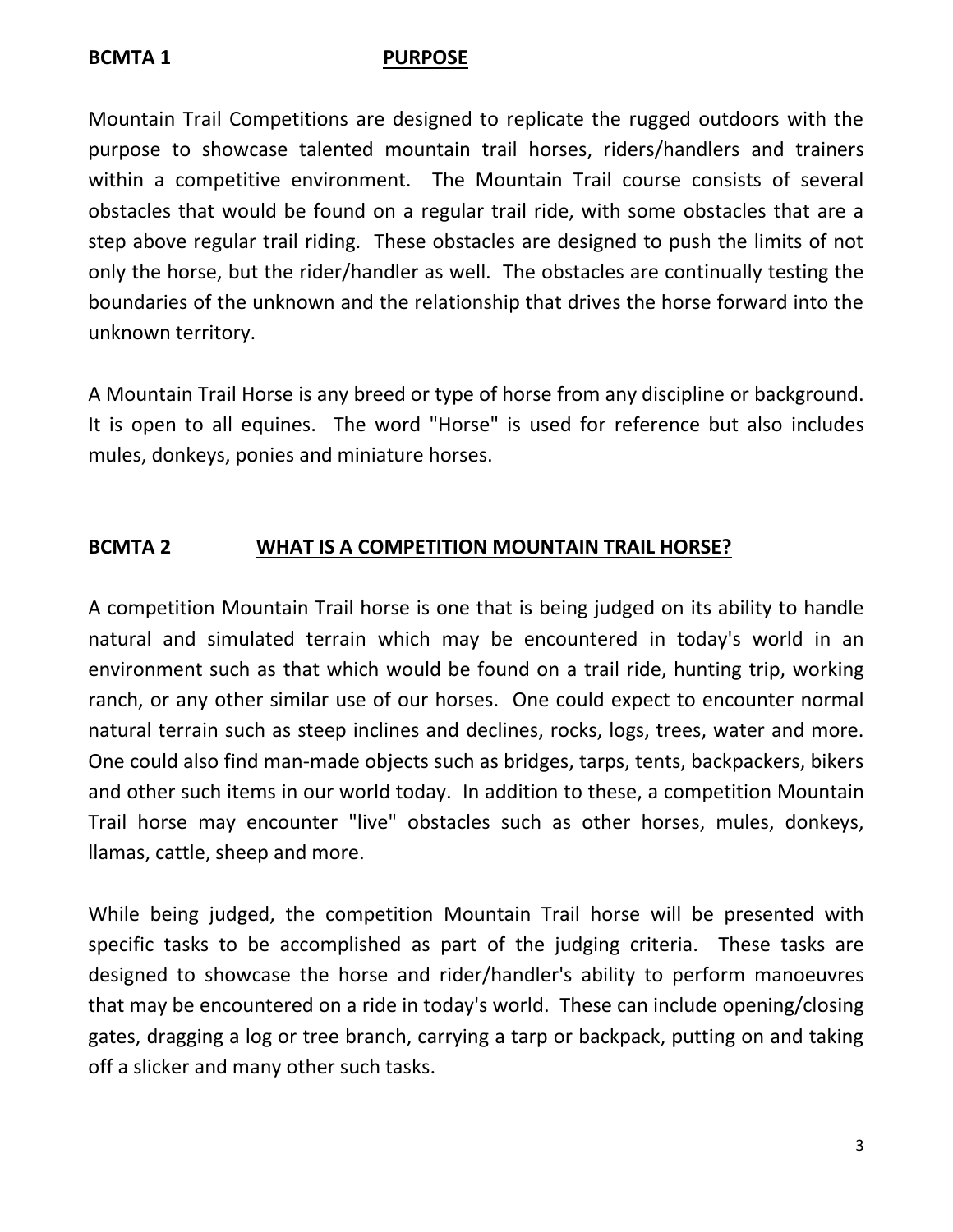The competition Mountain Trail horse may also be asked to exhibit certain manoeuvres to show it is willing to accept the rider/handler's guidance. These may include sidepass, haunch turns, forehand turns, gait changes, backing through obstacles and more.

A competition Mountain Trail horse should travel through and between obstacles exhibiting confidence and purpose. The horse should have an inquisitive, intent look that shows awareness of its surroundings and enjoyment of the job it is performing. It should have its head low enough to maintain the ability to see its path but not lose the awareness of the rest of its surroundings. Once over the obstacle, it should raise its head enough to be noting what is around it while not being distracted to the extent that it loses focus on what is under its feet and in its immediate surroundings. It should be able to accept guidance and instruction from its rider/handler, softly and willingly, with no signs of resistance or loss of focus on the task at hand. The rider/handler should be able to guide his/her horse with both hand and leg aids. The horse should be showing instant and willing response to the smallest signal from the rider/handler between and within obstacles and within any changes. The horse should show curiosity and a willingness to be guided, having confidence in the placement of its feet at all times. It should not only show the ability to take care of itself, but should also have an ability and awareness of taking care of its rider/handler. The horse should maintain its headset and body frame in its natural way of movement, according to its breed and conformation, yet will lower its head, as necessary, to look where it is going and to be drawn into and over obstacles in a quiet and safe manner.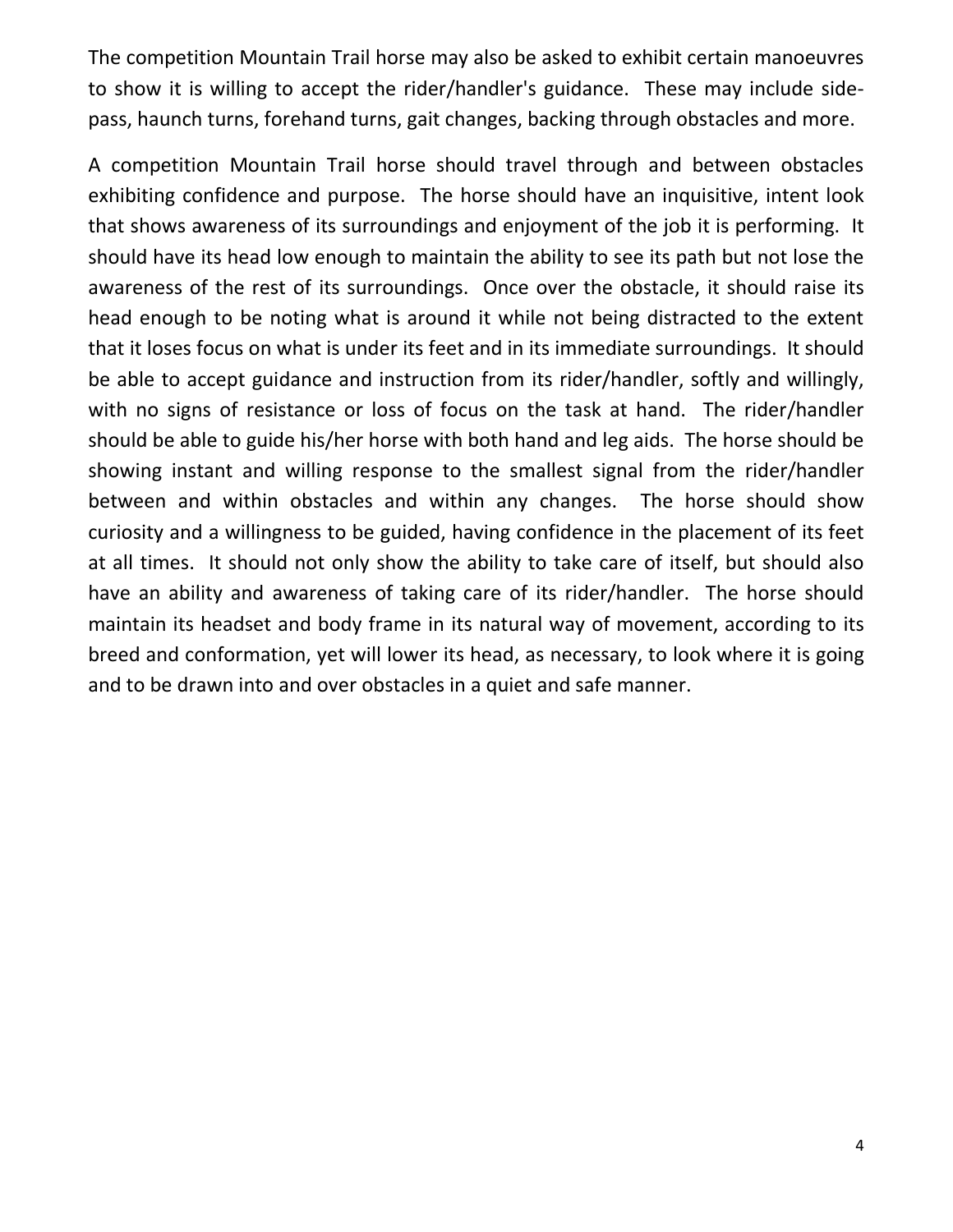#### **BCMTA 3 DEFINITION FOR EQUINE/HORSE**

**In-Hand** - There is no age limitation for the horse. May be shown in a halter or bridle.

**Junior Horse** – Is six years and under as of January  $1<sup>st</sup>$  of the current year.

**Senior Horse** – Is seven years and over as of January  $1<sup>st</sup>$  of the current year.

**Green Horse** – Any horse, any age. New to showing in BC Mountain Trail. May not cross enter in Amateur and/or Open Classes. (Contact the Show Producer for eligibility, if required.)

**Novice Horse** - May be ridden by **ANY rider**. Never to have won more than five firsts in the Mountain Trail Novice Horse Division.

**Open Novice Horse** – Not to have won a first in the Open Class. (This is an opportunity for Open Riders to show a Novice Horse.)

**Open Horse** – Open to all horses.

#### **BCMTA 4 DEFINITION FOR RIDER/HANDLER & AGE**

**Youth** - The minimum age is 10 years as of January  $1<sup>st</sup>$  in that calendar year to a maximum age of 18 years as of December  $31<sup>st</sup>$  in that calendar year. Youth can compete in all classes. However, in the Green and Back to Basics classes, should there be four or more youth competitors, they will be awarded separately. Youth will then be awarded points for youth and points for whichever class they were in (i.e. Green or Back to Basics).

**Senior/Adult** - Is 19 years and older.

**Amateur Rider** - Is an individual who engages in sport for pleasure only and does not receive payment for training, coaching, lessons, etc., in the horse industry.

Green Rider - Any age (10 and over). 1<sup>st</sup> year of showing in BC Mountain Trail. Never to have shown in Mountain Trail and/or Arena Trail classes at a sanctioned show. May not cross enter with Amateur and/or Open classes.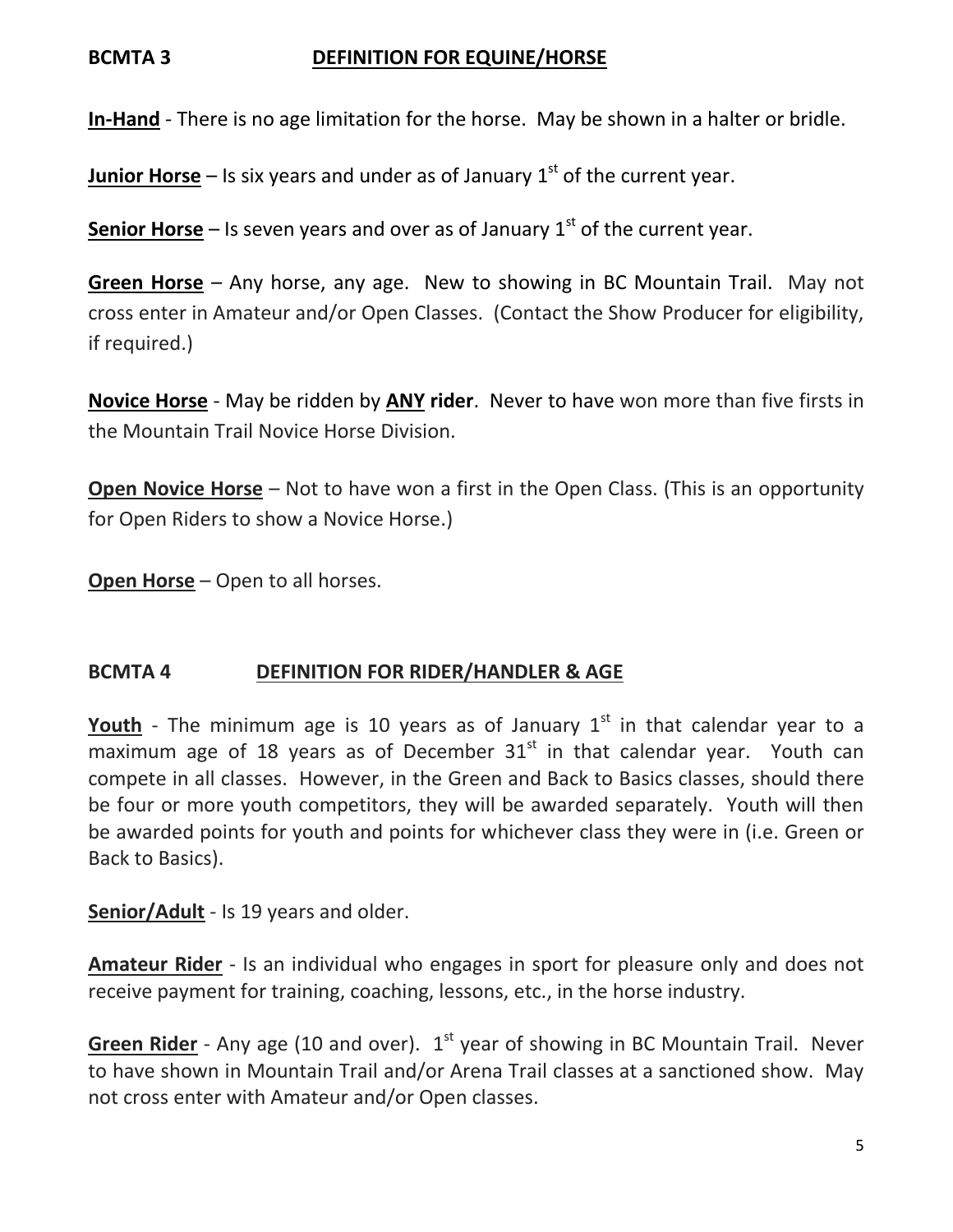**Novice Rider** - Never to have won more than five firsts in the BC Mountain Trail Novice Rider Division. This does not apply to placings in the in-hand and/or youth classes.

**Open Rider** - This is defined as open to all riders.

**Hors Concours (H/C)** - Hors Concours (H/C) entries are not eligible for any awards.

- Hors Concours (H/C) entries may be accepted at the discretion of the Show Producer.
- These entries must pay the same entry fees and are subject to the same conditions which apply to regular entries.
- They compete in the classes in which they are entered as H/C and are judged and can receive a score but are not eligible for any awards in those classes.

**Para Rider/Handler** - Competitors with a physical disability may compete at BC Mountain Trail Competitions. Adaptive (compensating) aids can be used by riders/handlers to compensate for the physical or sensory limitation resulting from their impairment, thereby enabling them to ride/handle a horse. Para Riders/Handlers are responsible for advising the Show Producer(s) of any limitations they may have, any adaptive aids they are required to use, etc. The Show Producer(s) in turn will make every effort to accommodate the Para Rider/Handler and will also advise the Judge(s) of these riders/handlers accommodations.

#### **BCMTA 5 SHOWS**

All shows in the Mountain Trail Buckle Series must be sanctioned by the BCMTA (BC Mountain Trail Association).

The organizer(s) of these shows are referred to as the "Show Producer(s)".

It is recommended that Show Producers use judges that have attended a BCMTA Judging Clinic. Should a Show Producer also be a Judge, it is strongly recommended that they do not judge at their own show.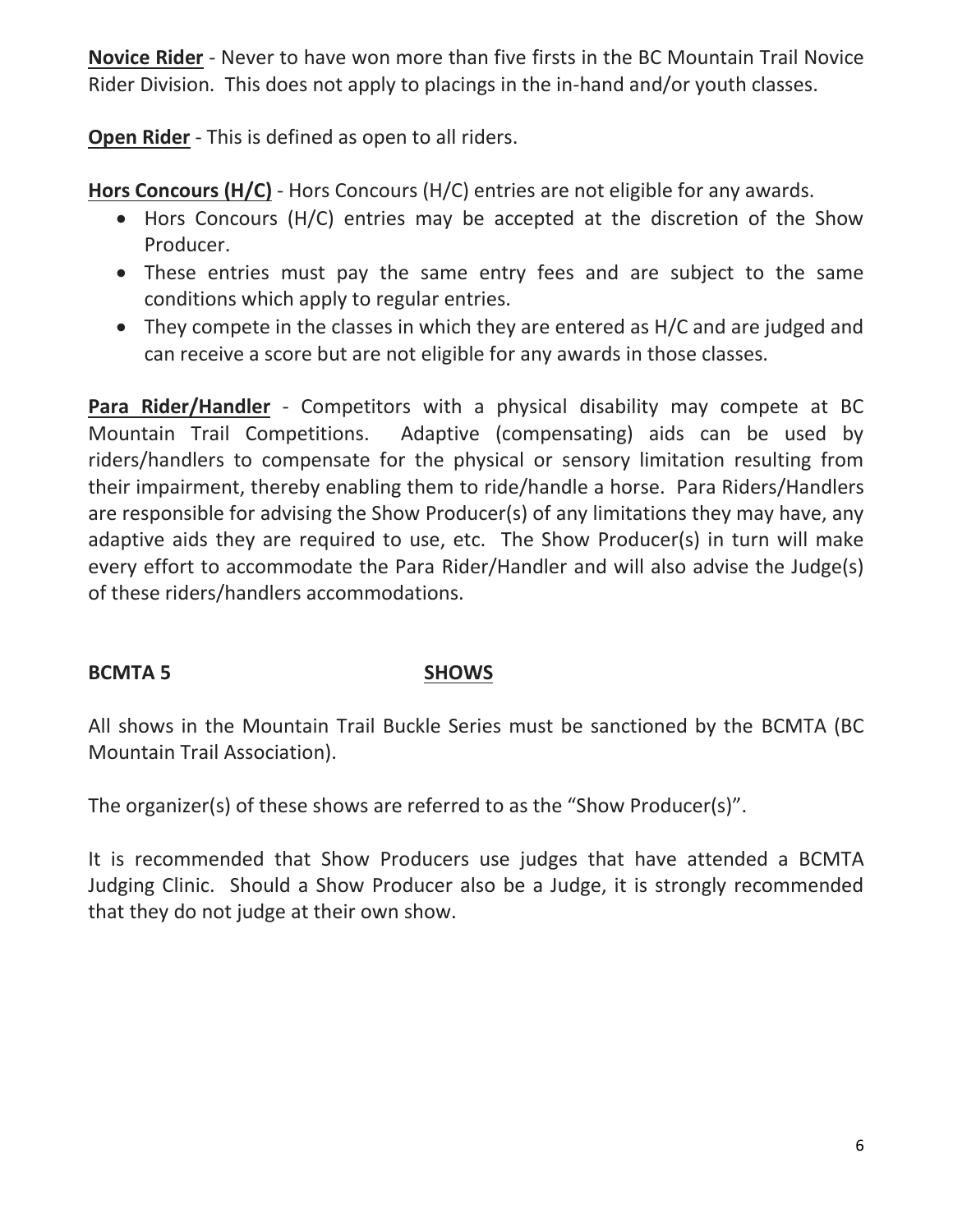#### **BCMTA 6 CLASSES**

**NOTE:** If you start the year in a class, you can finish the year in that class even if you meet the criteria during the year. This does not apply to placings in the in-hand and/or youth classes.

- 1) **Green In-Hand:** 8 to 12 obstacles. See Annex 1 for obstacles. First year of showing in Mountain Trail for horse or handler. **Note:** Handler may have shown one weekend (2 Shows) or two separate weekends of one day only in the previous year.
- 2) **Back to Basics:** 8 to 12 obstacles (entry level obstacles designed for new riders). Open to green and novice horses. May not cross enter in Amateur and/or Open classes.
- 3) **Green Horse:** Any horse, any age. New to showing in BC Mountain Trail. May not cross enter in Amateur and/or Open Classes. (Contact the Show Producer(s) for eligibility, if required.)
- 4) Green Rider: Any age. 1<sup>st</sup> year of showing in BC Mountain Trail. Never to have shown in Mountain Trail and/or Arena Trail classes at a sanctioned show. May not cross enter in Amateur and/or Open classes.
- 5) **Explorer Horse:** Never to have won a first in Mountain Trail, excluding in-hand classes. Will be using the same map as Back to Basics and will also include two additional obstacles with a higher level of difficulty.
- 6) **Mares In-Hand:** Mares of any age and handlers of any age. May be shown in a halter or bridle. See Annex 1 for obstacles.
- 7) **Geldings In-Hand:** Geldings of any age and handlers of any age. May be shown in a halter or bridle. See Annex 1 for obstacles.
- 8) **Novice Horse:** may be ridden by **ANY rider**. Never to have won more than five firsts in the Mountain Trail Novice Horse Division.
- 9) **Novice Rider:** Never to have won more than five firsts in the Mountain Trail Novice Rider Division. This does not apply to placings in the in-hand and/or youth classes.
- 10) **Open In-Hand:** No cross entry with Green and Back to Basic classes. This is a more technical course/pattern. The course will be the same course for the Amateur and Open classes.
- 11) **Open:** Open to all riders and/or horses. May not cross enter with Green and Back to Basic classes. Open classes are very technical and ask for advanced abilities of the horse/rider team throughout the course/pattern.
- 12) **Open Novice Horse:** Not to have won a first in an Open Class. (This is an opportunity for Open Riders to show a Novice Horse.)
- 13) **Amateur:** Is an individual who engages in sport for pleasure only and does not receive payment for training, coaching, lessons, etc., in the horse industry.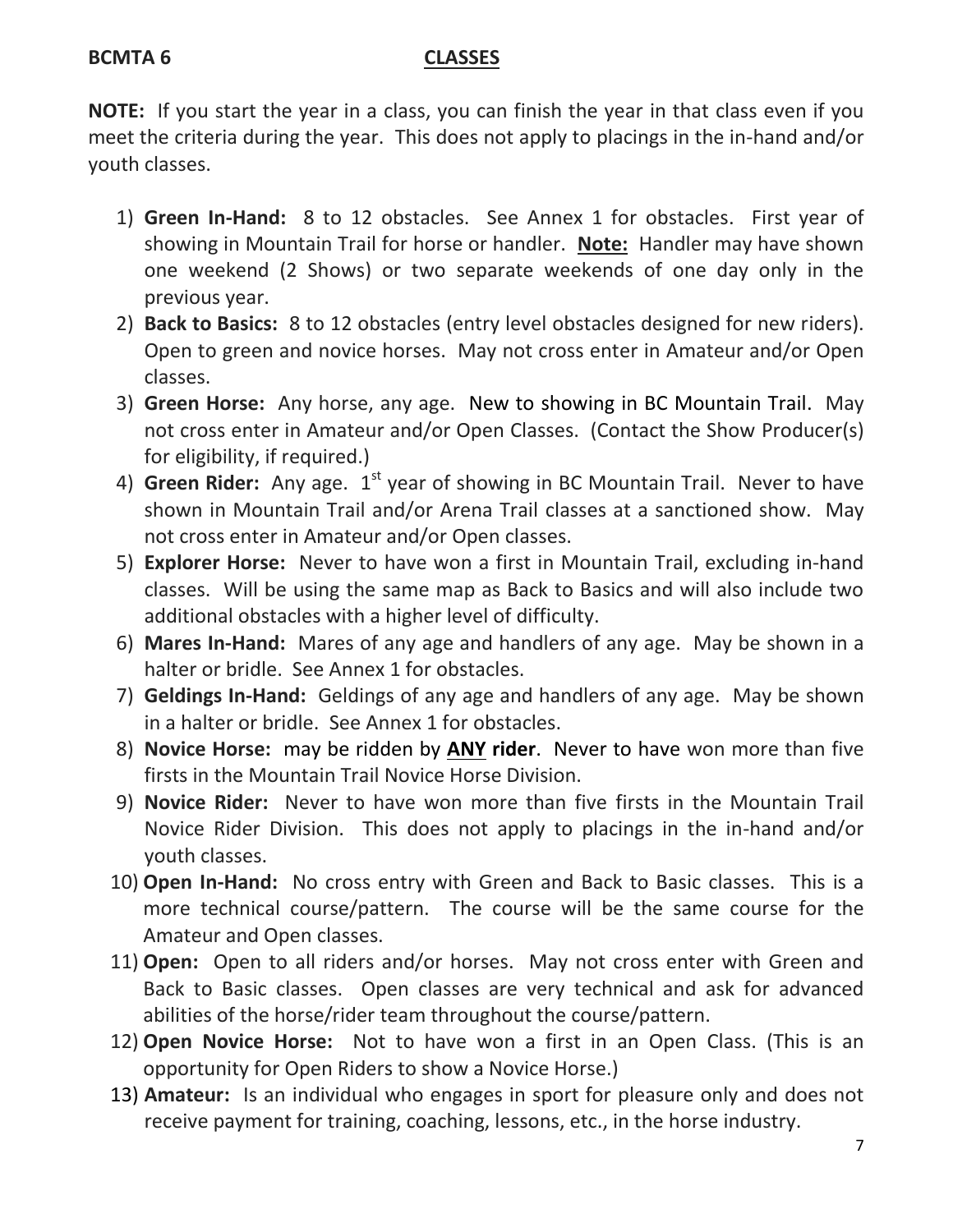14) **Show Producer(s) Class:** Any extra class(es) may be added at the Show Producer's discretion.

## **BCMTA 7 CHAMPIONSHIPS**

In order to compete at the yearend BCMTA Championships, competitors must meet the following criteria to qualify:

- Must have shown in at least four of the BC Mountain Trail Buckle Series shows by:
	- either competing at two full weekend sanctioned shows
	- or four individual days (of weekend sanctioned shows) throughout the year.

#### **BCMTA 8 TACK AND ATTIRE**

*Tack and Attire should present a clean, well groomed appearance for both horse and rider.* 

*A competitor, should they prefer, may use tack/equipment that is specific to their horse's breed.*

#### **TACK - Permitted Items:**

- English, Western, Endurance, Australian, or breed-specific saddles are permitted (*no bareback pads*).
- English, Western, or breed-specific bridles, bosal, hackamore or bit-less bridles are acceptable (must be safe and acceptable by the Judge(s) and Show Producer(s)).
- Romel reins may be used with a shank bit (ONLY).
- Crops or whips are permitted. Use of these items may result in loss of points per obstacles as determined by the judge.
- Any tack or attire (item) the Head Judge determines to be a risk/ safety/unacceptable factor will be removed or replaced in order to participate.
- Optional splint boots, bandages, leg protection, etc.
- **Two hands** are allowed with any snaffle bit unless an obstacle warrants use of one hand; i.e. while negotiating an obstacle where the use of a hand is needed such as a gate, etc. Should a competitor use one hand only when negotiating an obstacle where there is no need, this may result in loss of points per obstacle as determined by the judge.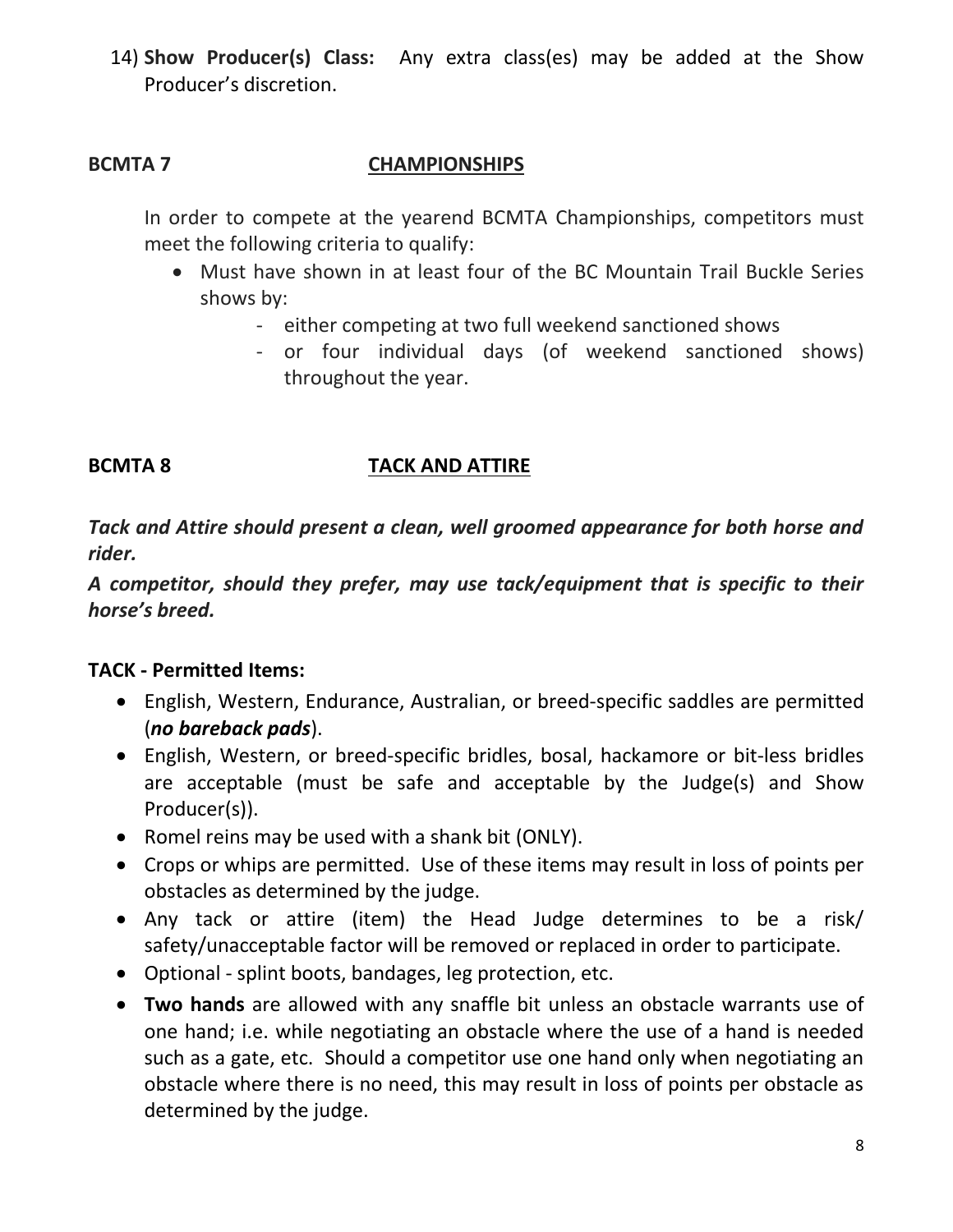- **One handed** riding is required by a participant with any shank bit (and choice of rein, i.e. Romel, Mecate). *If a participant needs two hands to support the horse, he/she will be deducted a minimum of one (1) point, but the use of the two hands could result in a better overall score depending on the training level of the horse.*
- A halter and lead or a get down rope are allowed.

#### **TACK - NOT PERMITTED/ALLOWED:**

- tie downs
- martingales

#### **ATTIRE – Permitted Attire:**

- Although proper "show attire" is not required, riders should strive to present themselves as clean, well put together and safe (long hair should be neat and tidy, not hanging down straight, etc.).
- As Mountain Trail Challenges and/or Shows take place outdoors and weather conditions will be a factor, rain gear is permitted; however, it should be neat, clean and presentable. Come prepared for all possible weather conditions.
- **Western Participants** suggested dress is a long-sleeved western style shirt and long pants without holes or tears. A cowboy hat or helmet and boots with a heel must be worn. Gloves, chaps and chinks are optional. Spurs are permitted - see below.
- **English Participants** suggested dress is to wear either casual or more formal English attire such as: shirt/blouse or a polo shirt with a collar, tie/pin (optional), proper riding vest or jacket (optional); boots (tall or paddock boots with half chaps/gators) with a defined heel are required. Headwear should be appropriate for English riding. Helmets are recommended for all riders, but required for all youth participants. Gloves and chaps are optional. Spurs are permitted - see below.
- Western and English participants are welcome to "dress up" but scores will not reflect this.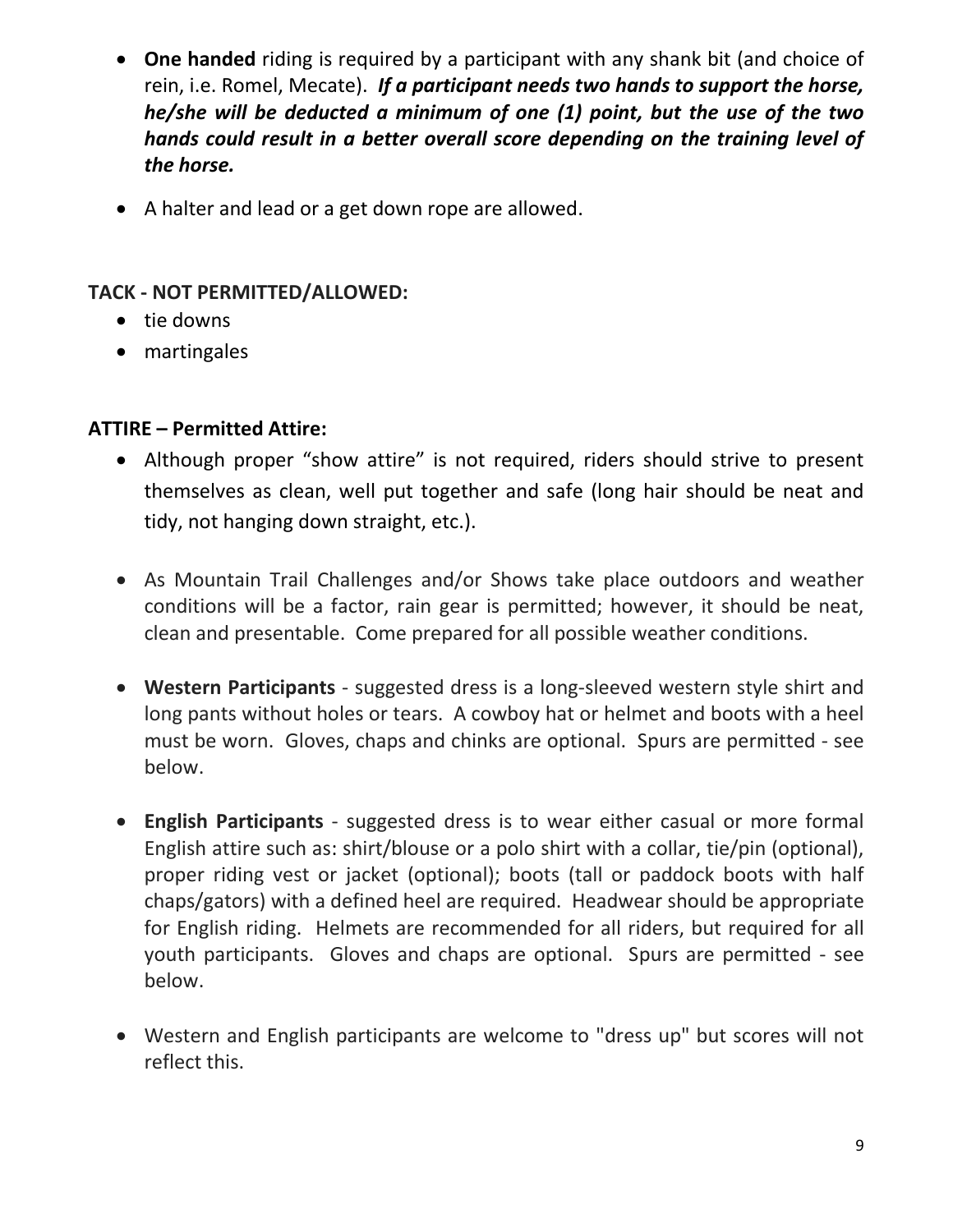Spurs are acceptable; however, any aggressive use of spurs will result in the loss of a point(s) or, at the Judge's discretion, disqualification.

#### **ATTIRE - NOT PERMITTED/ALLOWED:**

- Ball Caps
- Hoodies
- Tank tops

## **BCMTA 8.1 FOOTWEAR**

Heels are **required** on **all footwear** for safety reasons.

## **BCMTA 8.2 HEADGEAR**

Protective headgear (i.e. helmet) is optional for adult competitors, but *mandatory* for youth competitors (18 years and under).

## **BCMTA 9 OBSTACLES**

The varying terrain of the mountains allows the Mountain Trail Course Designers to come up with new, different and creative obstacles every day at a competition. (See Annex 1 for more detailed information on obstacles for competition.)

The horse/rider team will be asked to perform multiple tasks that range from traditional trail obstacles to manoeuvring/negotiating over hills, ditches, ponds, rocks and half logs. In addition, a horse/rider team may be asked to back out of obstacles, side pass over obstacles, complete pivots and move at various gaits. A rider may be asked to dismount, mount, drag or move obstacles, send the horse through obstacles while dismounted, etc.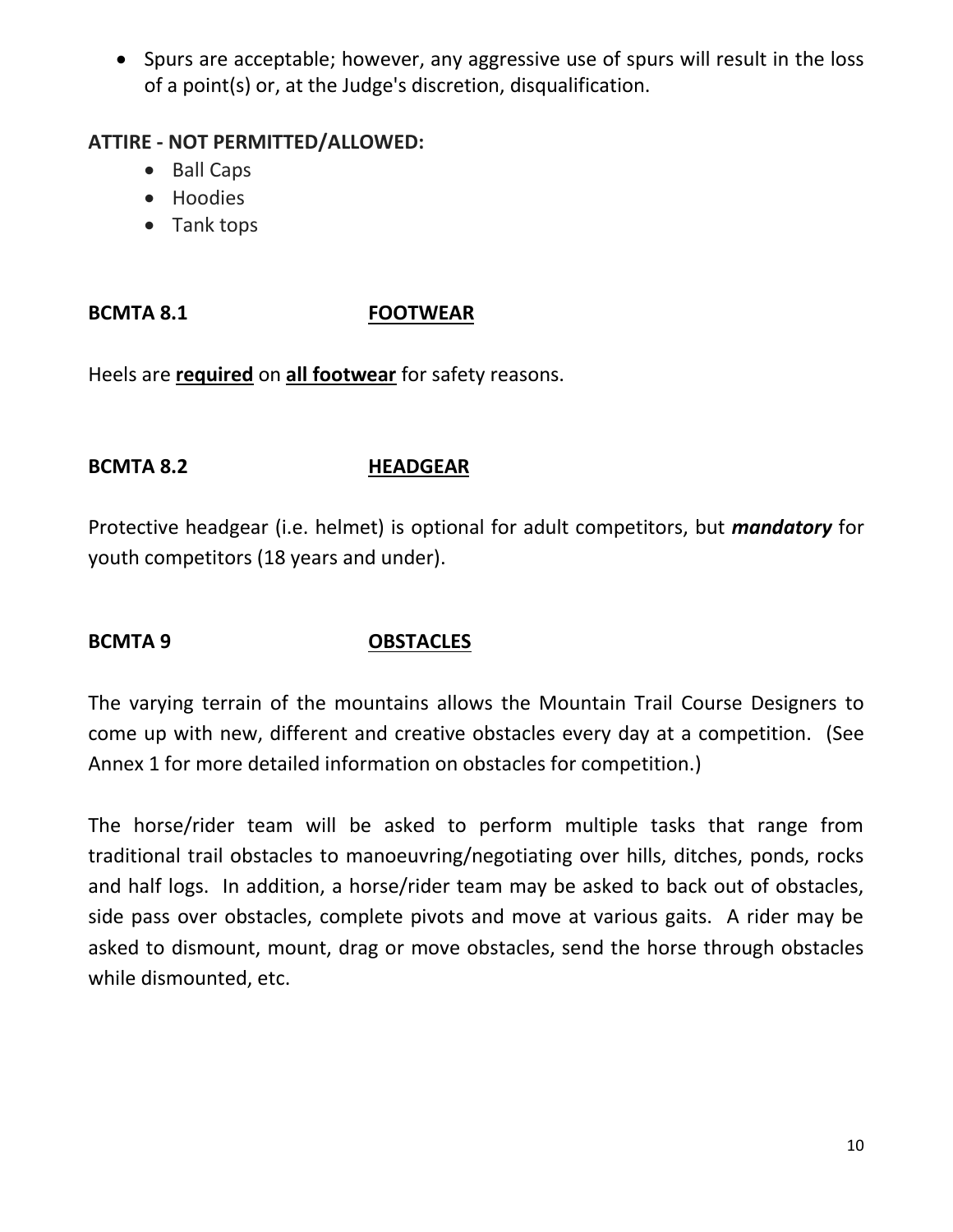#### **BCMTA 9.1 OBSTACLE DEFINITIONS**

- 1. **Leading/In-hand:** Leading/In-hand can be done with either a bridle or a halter and lead. The horse should lead willingly, not crowding or lagging which will result in a lower score.
- 2. **Mounting/Dismounting:** The rider may be asked to mount or dismount from either side. The rider should, while mounting and/or dismounting, maintain control at all times. The horse should stand quietly and securely. A mounting block will be provided.
- 3. **Hoof Check:** The horse should pick up a leg willingly and not move around.
- 4. **Gate:** The rider/handler may be asked to open a gate(s) from any direction, pulling or pushing. The rider/handler should have control of the gate at all times. The horse should follow direction from the rider/handler to stay close to the gate and minimize movement.
- 5. **Stop and Pause:** The rider/handler may be asked to stop and pause at any time in the pattern. The horse should stop quietly and stand without any anxious movement until the rider/handler is ready to move forward.
- 6. **Uphill/Downhill:** The rider/handler should maintain center of balance at all times to help the horse manipulate the obstacle.
- 7. **Water Crossing/Ponds:** The horse should enter water obstacles cautiously, continuing in a forward motion.
- 8. **Dragging/Pulling:** The rider/handler may hold the rope or dally but must never allow the rope to entangle the horse and/or rider/handler. The horse should stand quietly and not react to the rope or the object being pulled and/or dragged.
- 9. **Bridges:** The horse should approach the obstacle squarely and move over the bridge in a forward motion with cadence. Entering, crossing and exiting the bridge shall be on a straight path.
- 10.**Step Over:** The horse should move over without hitting the obstacle. Smaller horses or ponies will not be penalized for hopping taller step overs.
- 11.**Backing:** Is a backward motion that shall continue at a consistent pace without weaving side to side. The horse *will be penalized* for hitting the obstacle while backing.
- 12.**Side Passing:** The rider/handler may be asked to side pass the horse. The horse shall side pass keeping its body perpendicular to the obstacle without moving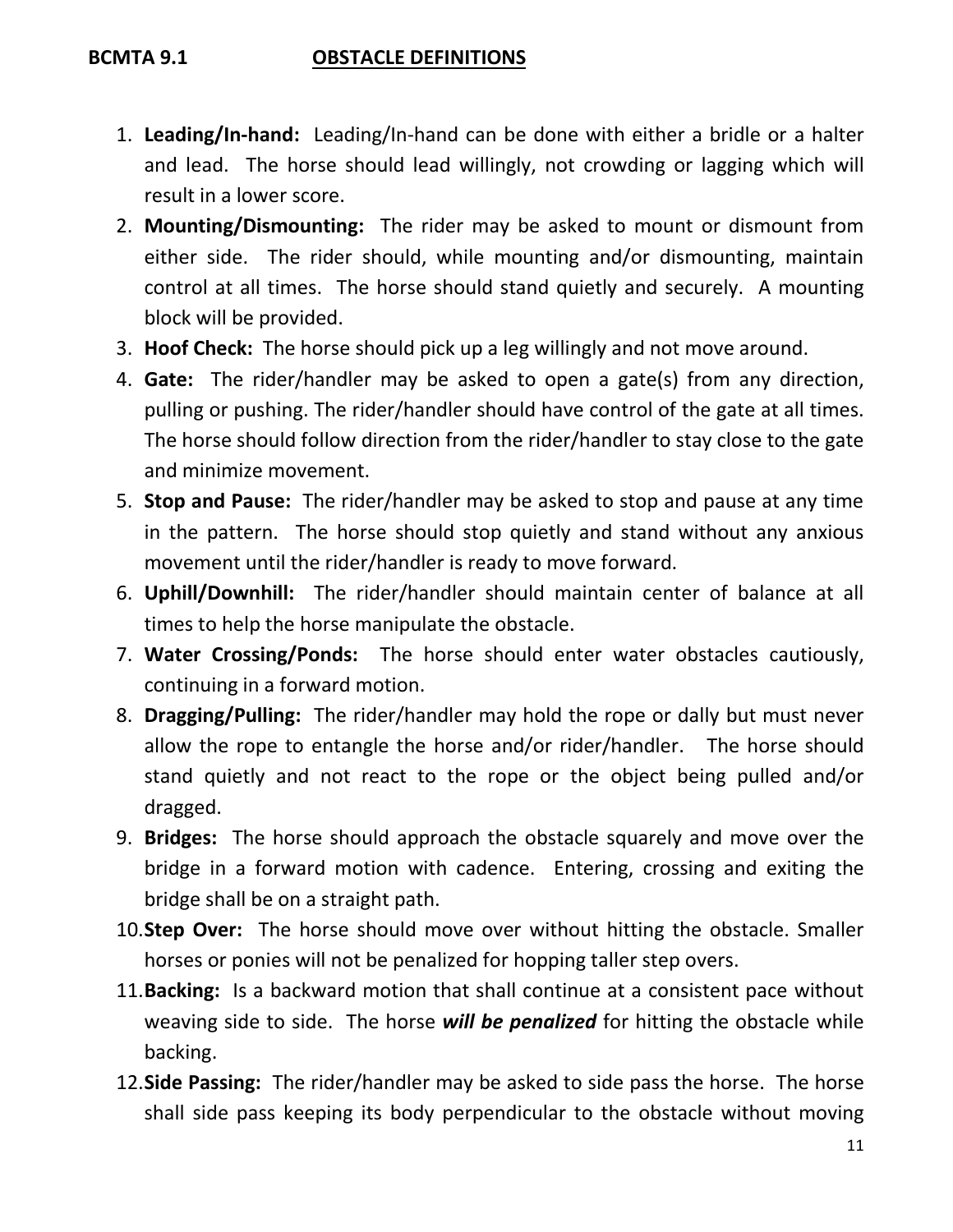forward and/or back. The horse *will be penalized* for hitting the obstacle while side passing.

13.**Ground Tie:** To dismount and tie the horse to the ground. Can use a get-down rope, drop a rein (*buckled reins must be untied*) or a halter and lead.

#### **BCMTA 10 MANNER DEFINITIONS**

**Forward Motion**: Throughout each pattern, a horse and rider/handler should continue in a forward motion unless the pattern asks for a stop and pause. The horse's pace should stay consistent and not change unless the rider/handler asks for a different gait or movement.

**Balance:** To smoothly negotiate an obstacle, horse and rider/handler must be balanced, both individually and as a team. The rider/handler shall maintain proper horsemanship at all times.

**Horsemanship:** The rider/handler's ability to perform and execute the presented challenges of the course with their horse. The rider/handler shall present poise and confidence while maintaining balance and fundamental body position, helping the horse to be properly aligned. Horse and rider/handler should perform each obstacle with subtle cues. The rider/handler shall refrain from instilling fear, jerking on the bit and excessive use of the crop or spurs. *If such acts are performed, a rider/handler may be asked to exit the course which will result in elimination from that class.* 

**Control:** The rider/handler must maintain control of the horse at all times, whether mounted or leading.

**Rider Awareness:** A rider/handler should be paying attention to the direction of the pattern, setting up the horse to approach each obstacle correctly and squarely. The rider/handler should evaluate each obstacle and proceed carefully with awareness.

**Overall Awareness:** The horse should respond to the rider/handler without any hesitation or resistance. The horse should have an alert, obedient and willing disposition. Gaits should be consistent and comfortable.

**Pattern:** It is important that a horse and rider/handler stay on course. Going off course/pattern *will result in a score of zero for that obstacle*.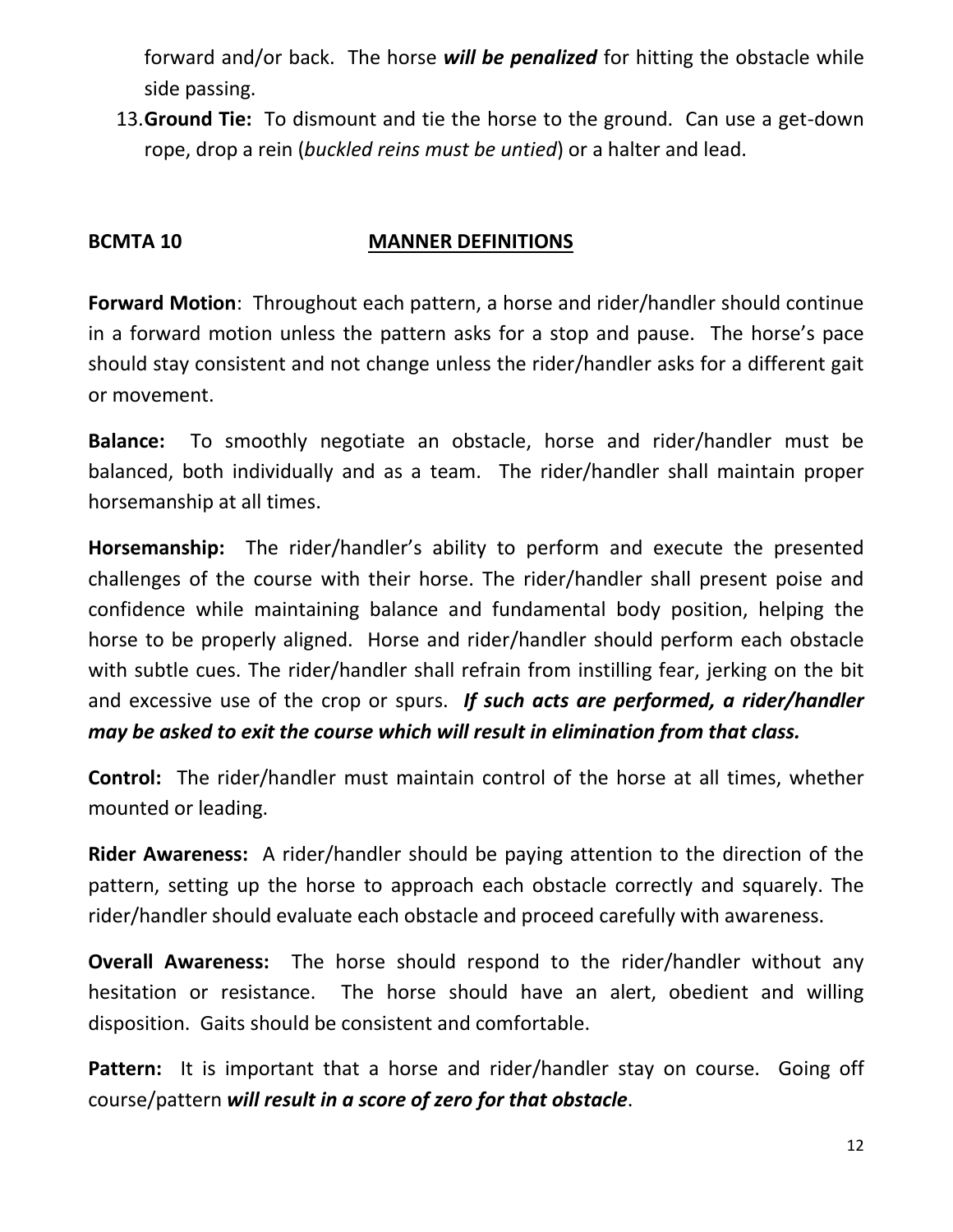#### **BCMTA 11 JUDGING - GENERAL**

Judges should be on the grounds **45 minutes** before the start of a competition. This will allow enough time for a meeting with the Show Producers.

The judges are expected to have knowledge of all breeds and are instructed to judge each horse accordingly. Each judge is required to be consistent in their scoring for all horses, without playing favouritism to any specific breed.

The classes will be judged on the horse's ability to manoeuvre/negotiate over various obstacles, with attention to manners, response to the rider and the quality of movement. In addition, the rider/handler will be judged on HORSEMANSHIP while performing each obstacle.

A horse will receive credit for showing attentiveness to the negotiating of the obstacle and/or path, or if the path is not specified, the horse's ability to negotiate and pick their own path through the course. A horse will be rewarded with higher manoeuver scores for performing gaits correctly with an alert attitude. While on the line of travel between obstacles, the horse shall be balanced, carrying his head and neck in a relaxed, NATURAL position. (Example: Stock breeds tend to carry the head and neck in a relaxed, natural position with the poll level even with, or slightly above the withers; Gaited breeds tend to carry head and neck high above the poll and withers.) The horse should approach each obstacle in a consistent forward motion. The horse should ACKNOWLEDGE each obstacle while keeping a forward motion and remain calm and confident with a willing attitude.

## **BCMTA 11.1 JUDGING ATTIRE**

The judge is to dress professionally. This can be for any equestrian discipline.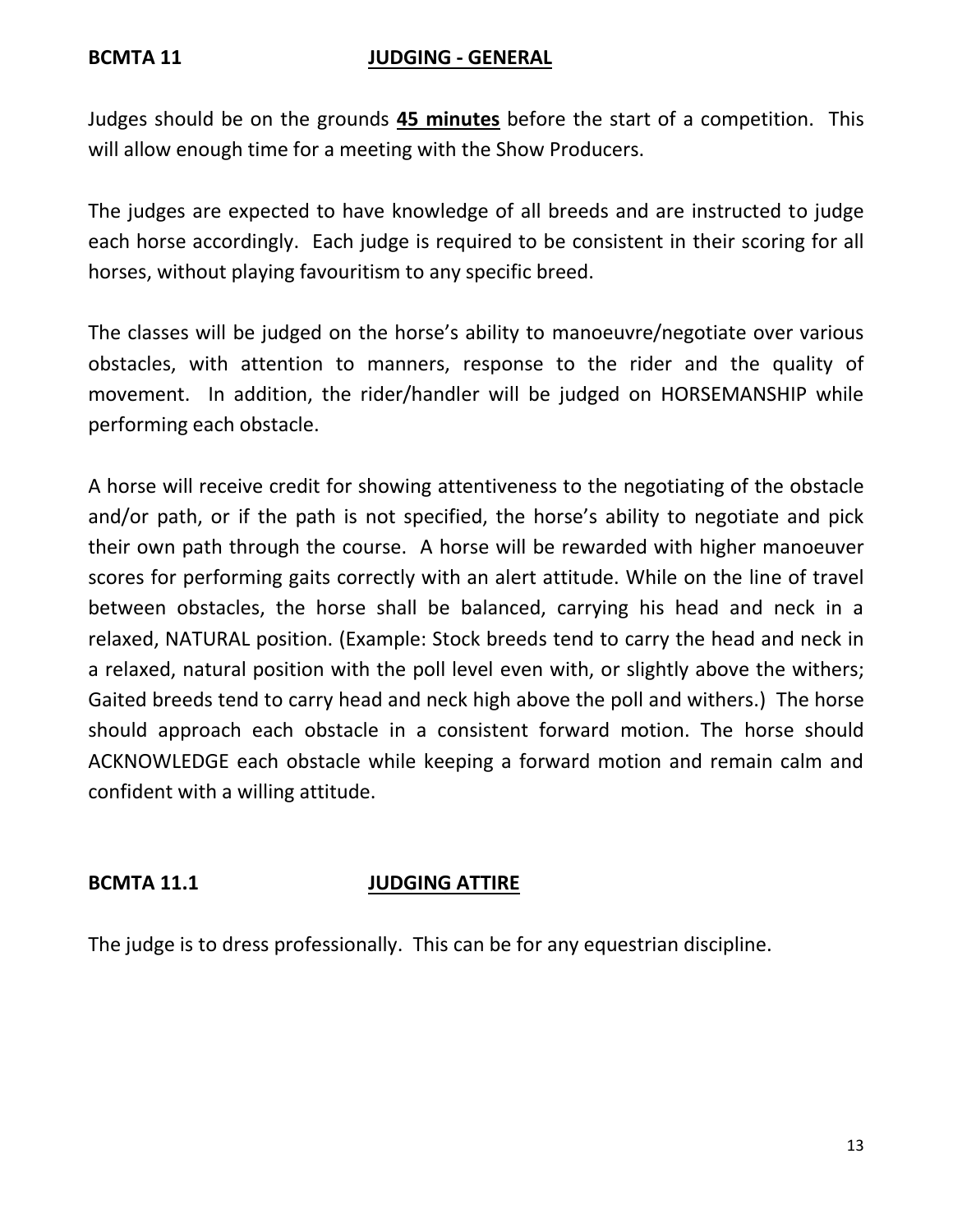#### **BCMTA 11.2 JUDGING – OBSTACLES**

You will be judged on your horse's approach to an obstacle, how accurately and willingly your horse manoeuvres through the obstacle and then how the horse departs from each obstacle.

Each rider/handler shall help the horse align their body as they approach each obstacle. **A rider/handler's horsemanship will be judged throughout the entire course.** 

#### **BCMTA 12 SCORING**

B.C. Mountain Trail uses the 0 to 10 point scoring system, with the use of half points when necessary. The system is designed to be positive, encouraging and straight forward to the exhibitors.

#### **BCMTA 12.1 SCORING SCALE AND DEFINITIONS**

#### **A Score of:**

- **"0"** a zero will only be applied when an obstacle is not attempted, refusals (see refusals), or off course (see off course) resulting with a zero for only that obstacle.
- $\bullet$  "1 4" Major faults
- **"5 – 7"** Average quality
- $\bullet$  "**8 9**" High quality
- **"10"** Perfect. A perfect score on an obstacle is a 10 (no measurable mistakes). To earn a perfect score, the horse shall approach the obstacle squarely and in a straight manner. They should enter the path with confidence and attention. As they continue through the obstacle, they should move with caution and cadence with little to no guidance from the rider. They should exhibit forward motion while acknowledging and adjusting to each section of the obstacle. They must demonstrate a willing attitude, while carefully completing the obstacle with no measurable mistakes.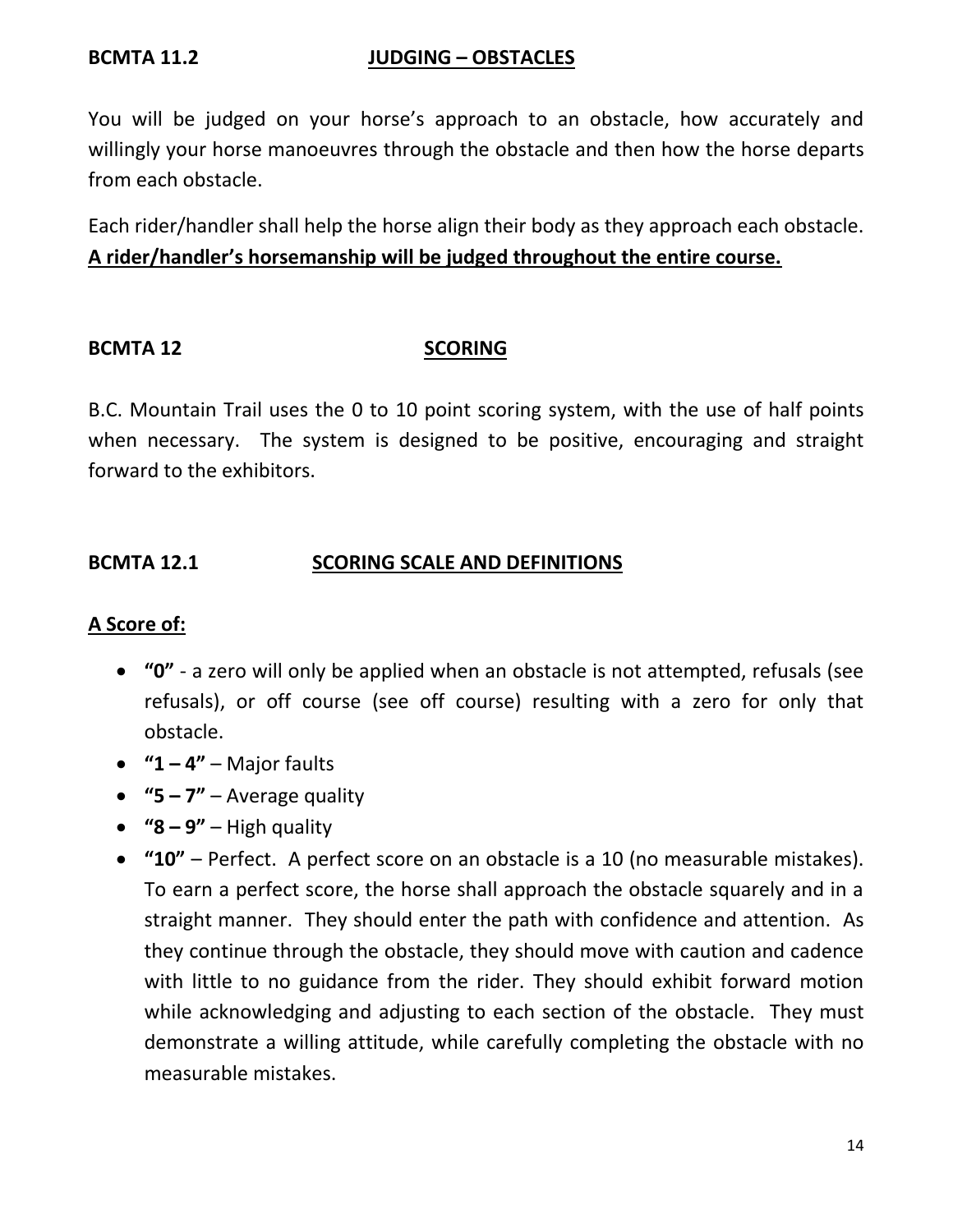#### **BCMTA 12.2 SCORING DEDUCTIONS**

- **Minor deductions** may result from, but are not limited to: hitting or stepping on a log, plant or a component of an obstacle; incorrect or break of gait, step(s) taken while ground tying; approaching an obstacle off centered; loss of forward motion.
- **Average deductions** may result from, but are not limited to: dropping or letting go of the gate or object; hitting or stepping on a log; rushing; horse taking more than 3 steps at ground tie; tight reins; the use of 2 hands on a shank bit; disobedience; loss of focus; one-two step(s) off, or out of an obstacle.
- **Major deductions** may result from, but are not limited to: refusal(s), balk, crow hop, popping up or evading an obstacle; blatant disobedience (including kicking out, bucking, rearing, and striking) results in elimination; using hand to instill fear; misuse of tack (i.e. use of Romel to instill fear), missed pattern.

**Note:** These are only examples of point deductions. The judge is instructed to judge each obstacle at their own discretion. It is understood that not all horses are created equal and each score shall reflect this. Example: A miniature horse is not expected to step over a large log without hitting it or possibly jumping the log, just as, a draft horse may hit a component of the obstacles because it is too large to avoid it. Deductions in points shall not be reflected in these situations.

#### **BCMTA 13 REFUSALS**

A refusal is defined as:

- Any action taken by the horse to avoid performing an obstacle, part of a combination of obstacles or portion of a trail course.
- These actions may include, but are not limited to the following: refusing, evading or completely passing an obstacle with all four feet; complete loss of the required gait (i.e. stopping); and any blatant action by the horse that demonstrates an unwillingness to approach, and/or negotiate an obstacle.
- Movement of the horse in a side to side and/or backwards motion is a refusal.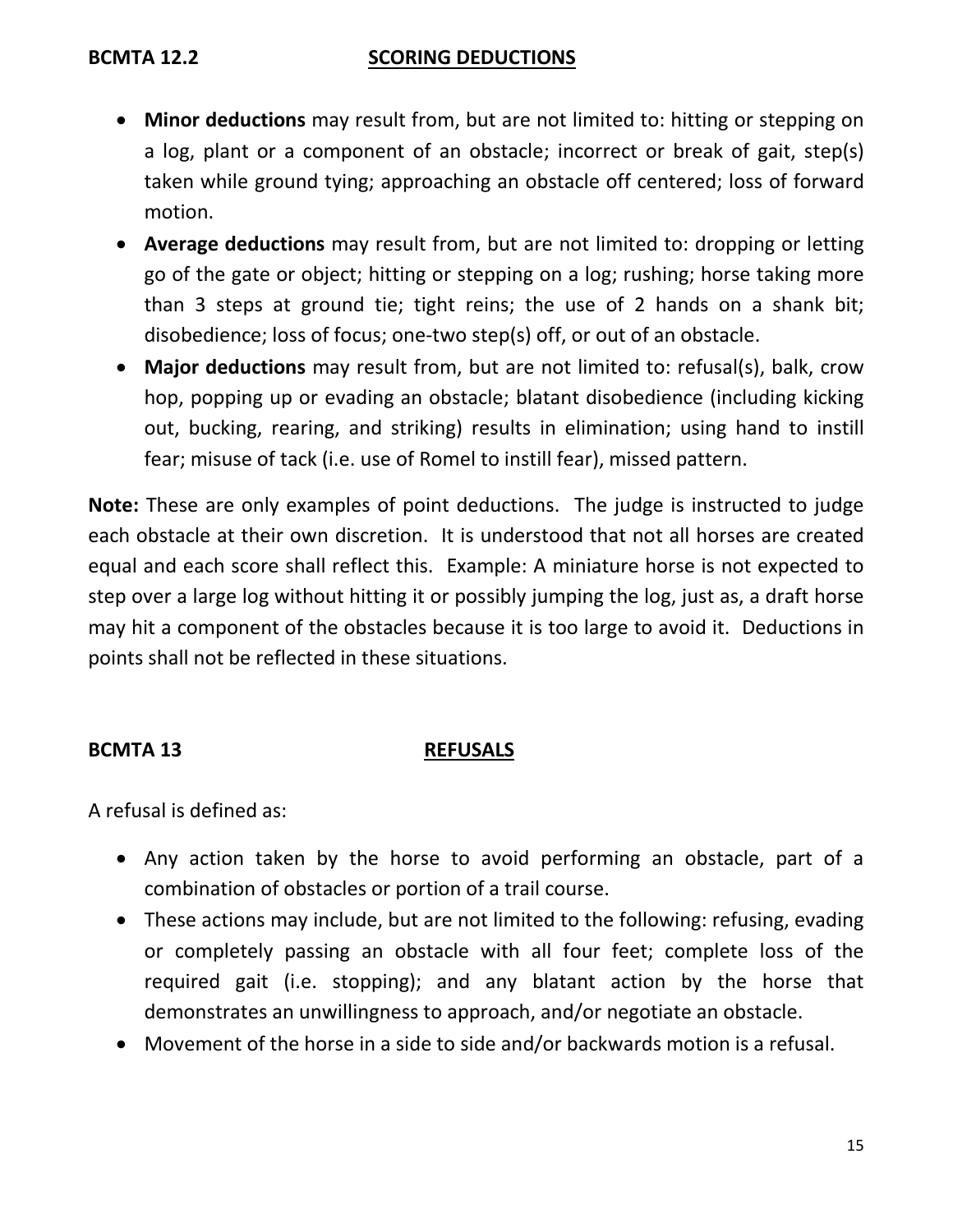**NOTE:** after 3 refusals at an obstacle, or 15 seconds of refusing at an obstacle, the judge will instruct the competitor to move to the next obstacle and the competitor will be given a score of zero for that obstacle.

## **BCMTA 14 OFF COURSE**

A horse and rider/handler team will be considered off course if:

- They miss an obstacle directed by the course map and the judge.
- They negotiate obstacles in the wrong sequence. One of the two obstacles would still be judged. (i.e. obstacles 3 and 4 out of order – rider goes to obstacle 4 first. The Judge would then judge only obstacle 4 and would give a zero for obstacle 3.)
- They don't follow the correct line of travel, either in the drawn pattern or at the judges' instruction.

**Off Course will result in a score of zero for that obstacle.**

**NOTE: if you present to an obstacle that you know you are not going to negotiate, this is not "off course". However, you will still receive a zero score.**

## **BCMTA 15 ELIMINATIONS**

Elimination means the exclusion from any further participation in the class in which the elimination occurs.

The elimination of a horse/rider combination shall occur under the following circumstances:

- **15.1** Use of illegal equipment.
- **15.2** Unauthorized assistance (i.e. calling out directions, etc.).
- **15.3** Dangerous/unruly behaviour of the horse (rearing, striking, kicking, etc.).
- **15.4** Lameness Ground Jury's decision is final with no appeal.
- **15.5** Any abuse of the horse Judge's decision is final with no appeal.

## **NOTE: The Ground Jury consists of the Show Producer(s) and Judge(s).**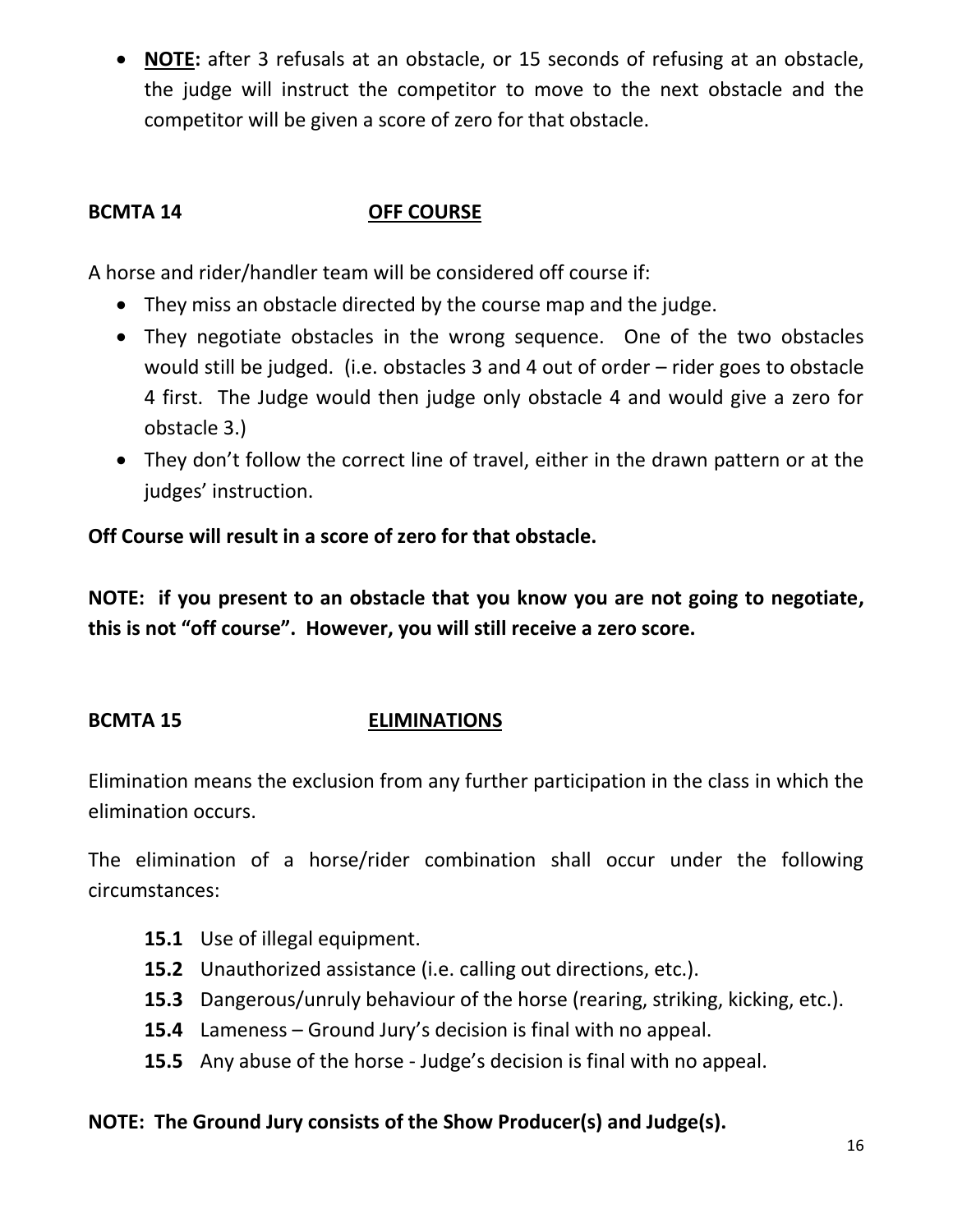#### **BCMTA 16 DISQUALIFICATIONS**

Disqualification means the action of removing a competitor and/or entry from any further participation for the duration of a competition.

The disqualification of a horse/rider combination shall occur under the following circumstances:

**16.1** The judge(s) has the authority to dismiss any entry from the competition if he or she deems that entry is not under sufficient control.

\*\*\*\*\*\*\*\*\*\*\*\*\*\*\*\*\*\*\*\*\*\*\*\*\*\*\*\*\*\*\*\*\*\*\*\*\*\*\*\*\*\*\*\*\*\*\*\*\*\*\*\*\*\*\*\*\*\*\*\*\*\*\*

These rules have been developed and/or partially adopted by the B.C. Mountain Trail Association with permission and support from the Oregon Horse Centre.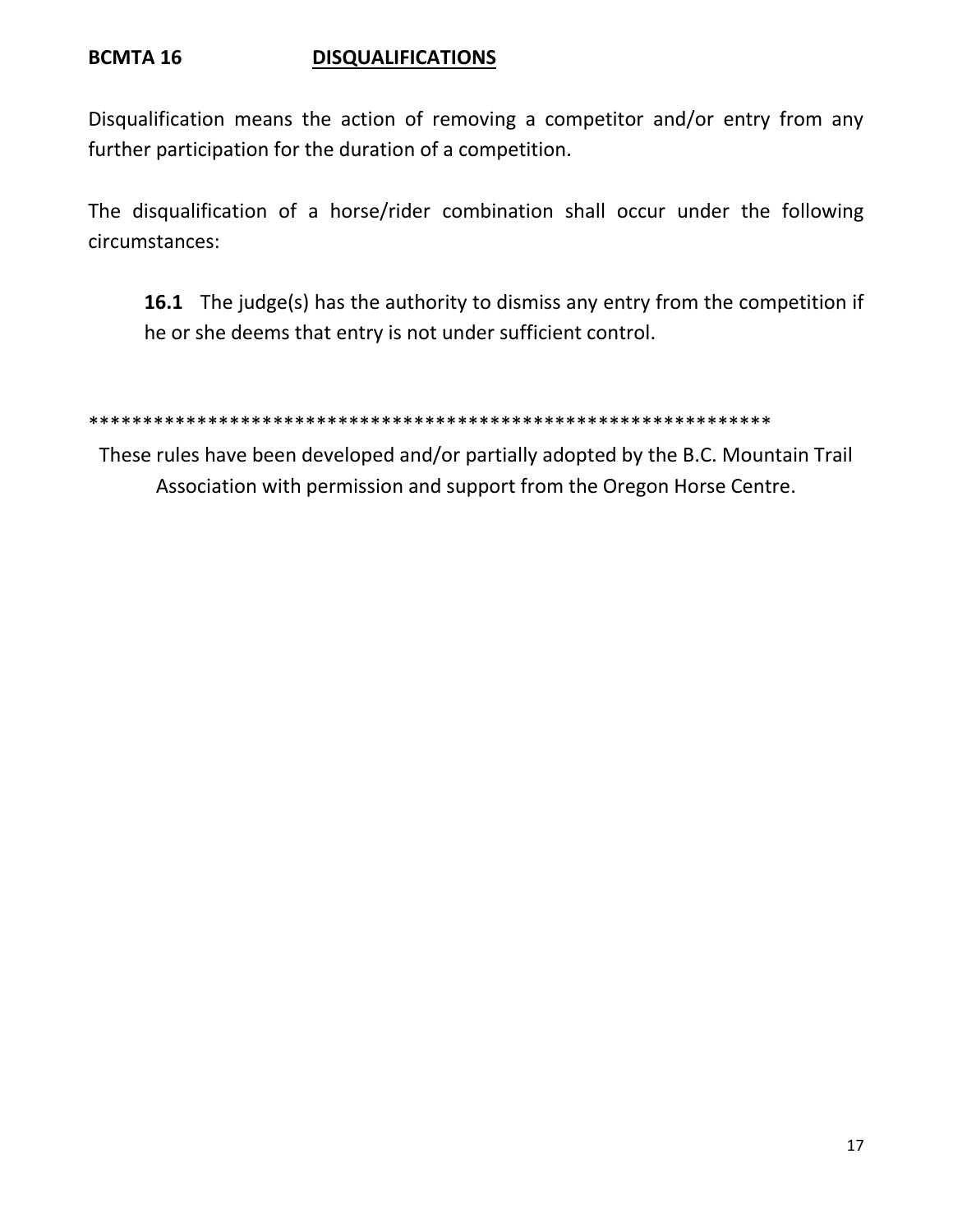# Annex 1:

# **Permitted Course Obstacles**

| <b>Classes:</b>                        | Classes:                                                              | <b>Classes:</b>                                                       |
|----------------------------------------|-----------------------------------------------------------------------|-----------------------------------------------------------------------|
| 1. Green In-Hand                       | 6. In-Hand Geldings                                                   | 10. Open In-Hand                                                      |
| 2. Back to Basics                      | 7. In-Hand Mares                                                      | 11.Open                                                               |
| 3. Green Horse                         | 8. Novice Horse                                                       | 12. Open Novice Horse                                                 |
| 4. Green Rider                         | 9. Novice Rider                                                       | 13.Amateur                                                            |
| 5. Explorer Horse                      |                                                                       | 14. Show Producer's                                                   |
|                                        |                                                                       | <b>Class</b>                                                          |
| <b>Obstacles:</b>                      | Obstacles:                                                            | Obstacles:                                                            |
| Rocks/Sawbucks                         | Class obstacles 1 to                                                  | Class obstacles 1 to                                                  |
| <b>Push Gates</b>                      | $\overline{5}$ plus                                                   | $\frac{9}{2}$ plus                                                    |
| <b>Non Moving Bridges</b><br>$\bullet$ | <b>Mattress</b>                                                       | <b>Water Box</b>                                                      |
| Water (ponds, lakes,<br>$\bullet$      | Water box                                                             | <b>Squish Box</b>                                                     |
| streams only)                          | <b>Ditches</b><br>$\bullet$                                           | <b>Back in Ditches</b><br>$\bullet$                                   |
| Step Over<br>$\bullet$                 | Flag or raising other<br>$\bullet$                                    | Turn on Base (can<br>$\bullet$                                        |
| <b>Slickers</b><br>$\bullet$           | obstacles over horse                                                  | be a 360 degree                                                       |
| Up and Down Hills<br>$\bullet$         | Tunnel<br>$\bullet$                                                   | turn)                                                                 |
| Backing – straight only<br>$\bullet$   | <b>Suspension Bridge</b><br>$\bullet$                                 | Back through gates                                                    |
| <b>Side Pass</b><br>$\bullet$          | <b>Rolling Bridge</b><br>$\bullet$                                    | and tunnels                                                           |
| <b>Carousel Turn</b>                   | <b>Tipping Bridge</b><br>$\bullet$                                    | Increased level of                                                    |
| Cowboy Curtain<br>$\bullet$            | <b>Straight Beams</b><br>$\bullet$                                    | difficulty on all                                                     |
| Tunnels - Forward only<br>$\bullet$    | <b>Balance Beam</b><br>$\bullet$                                      | obstacles                                                             |
| <b>Ground Tie</b><br>$\bullet$         | Jog/Trot<br>$\bullet$                                                 | Angle Beams                                                           |
| Pick up Feet<br>$\bullet$              | Over bases with up<br>$\bullet$                                       | <b>Dragging Obstacles</b>                                             |
| Mounting and/or<br>$\bullet$           | to a 180 degree turn                                                  | Can require a                                                         |
| Dismounting                            | only                                                                  | lope/canter                                                           |
| Over bases with slight                 |                                                                       |                                                                       |
| or 1/4 turns only                      |                                                                       |                                                                       |
| <b>Explorer Horse is the</b>           |                                                                       |                                                                       |
| Green Course plus 2                    |                                                                       |                                                                       |
| additional more                        |                                                                       |                                                                       |
| technical obstacles.                   |                                                                       |                                                                       |
| <b>Number of Obstacles Recommended</b> | <b>Number of Obstacles</b><br><b>Recommended on Course:</b>           | <b>Number of Obstacles</b><br><b>Recommended on Course:</b>           |
| on Course:<br>$0 8-12$                 | $10 - 14$<br>$\circ$                                                  | $10 - 16$<br>$\circ$                                                  |
| 8-14 (Explorer Horse only)<br>$\circ$  |                                                                       |                                                                       |
| Note: You may be asked to start or     | <b>Note:</b> You may be asked to start<br>or end any pattern in hand. | <b>Note:</b> You may be asked to start<br>or end any pattern in hand. |
| end any pattern in hand.               |                                                                       |                                                                       |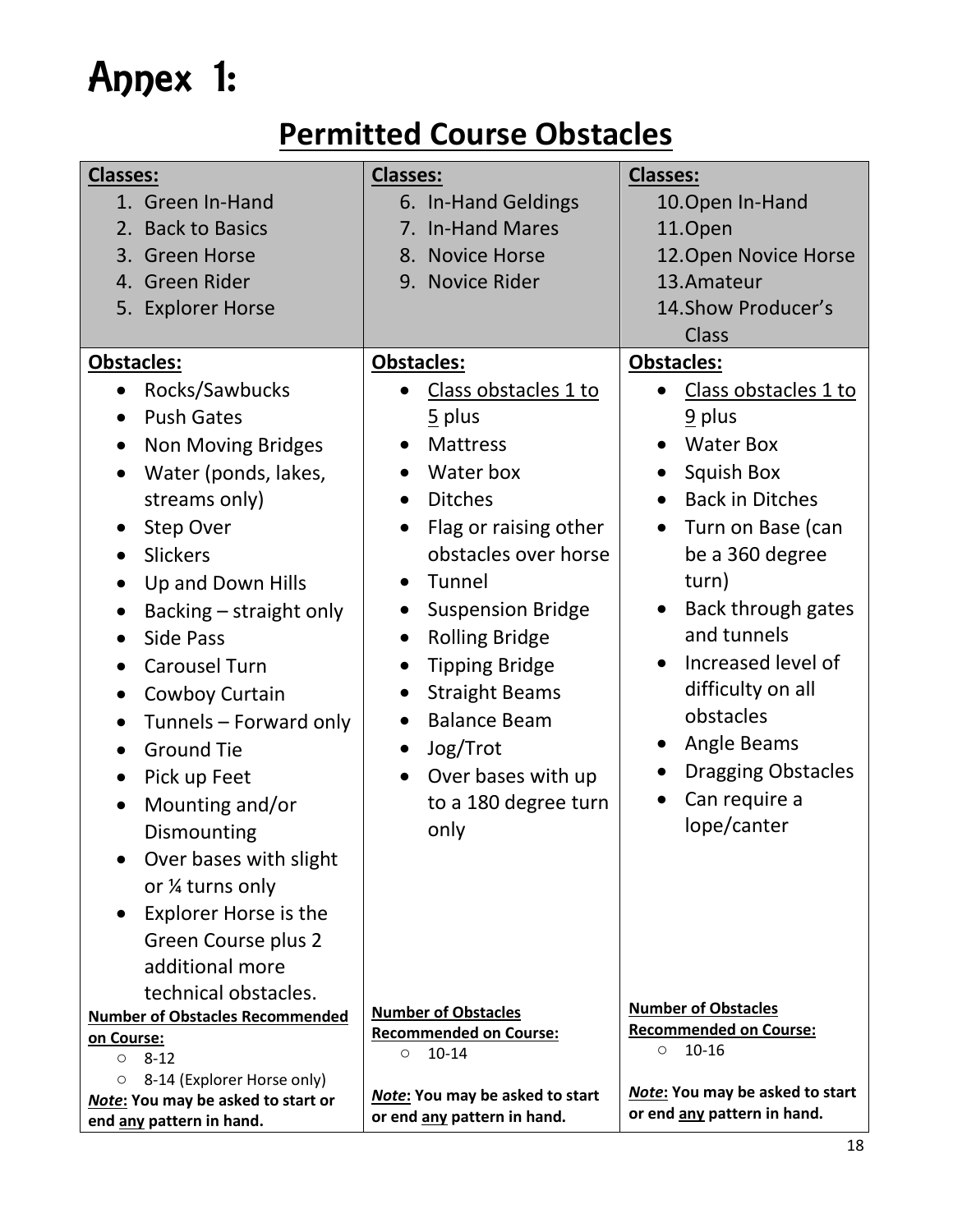# Annex 2:

# **Non Permitted Course Obstacles**

| <b>Classes:</b><br>1. Green In-Hand<br>2. Back to Basics<br>3. Green Horse<br>4. Green Rider<br>5. Explorer Horse | <b>Classes:</b><br>6. In-Hand Geldings<br>7. In-Hand Mares<br>8. Novice Horse<br>9. Novice Rider                                                                             | <b>Classes:</b><br>10. Open In-Hand<br>11.Open<br>12. Open Novice Horse<br>13.Amateur<br>14. Show Producer's<br><b>Class</b>                           |
|-------------------------------------------------------------------------------------------------------------------|------------------------------------------------------------------------------------------------------------------------------------------------------------------------------|--------------------------------------------------------------------------------------------------------------------------------------------------------|
| <b>Obstacles:</b><br>Water boxes<br>Backing through gates<br>in-hand<br>Complete<br>turnaround(s)                 | <b>Obstacles:</b><br>Squish boxes<br>Turn around in<br>water boxes<br>Backing through<br>gates in-hand<br>Backing on<br>$\bullet$<br>suspension bridges<br>or moving bridges | <b>Obstacles:</b><br>Turn around in<br>water boxes<br>Backing through<br>gates in-hand<br><b>Backing on</b><br>suspension bridges<br>or moving bridges |



Hanging H Arena Mountain Trail Course, Chilliwack